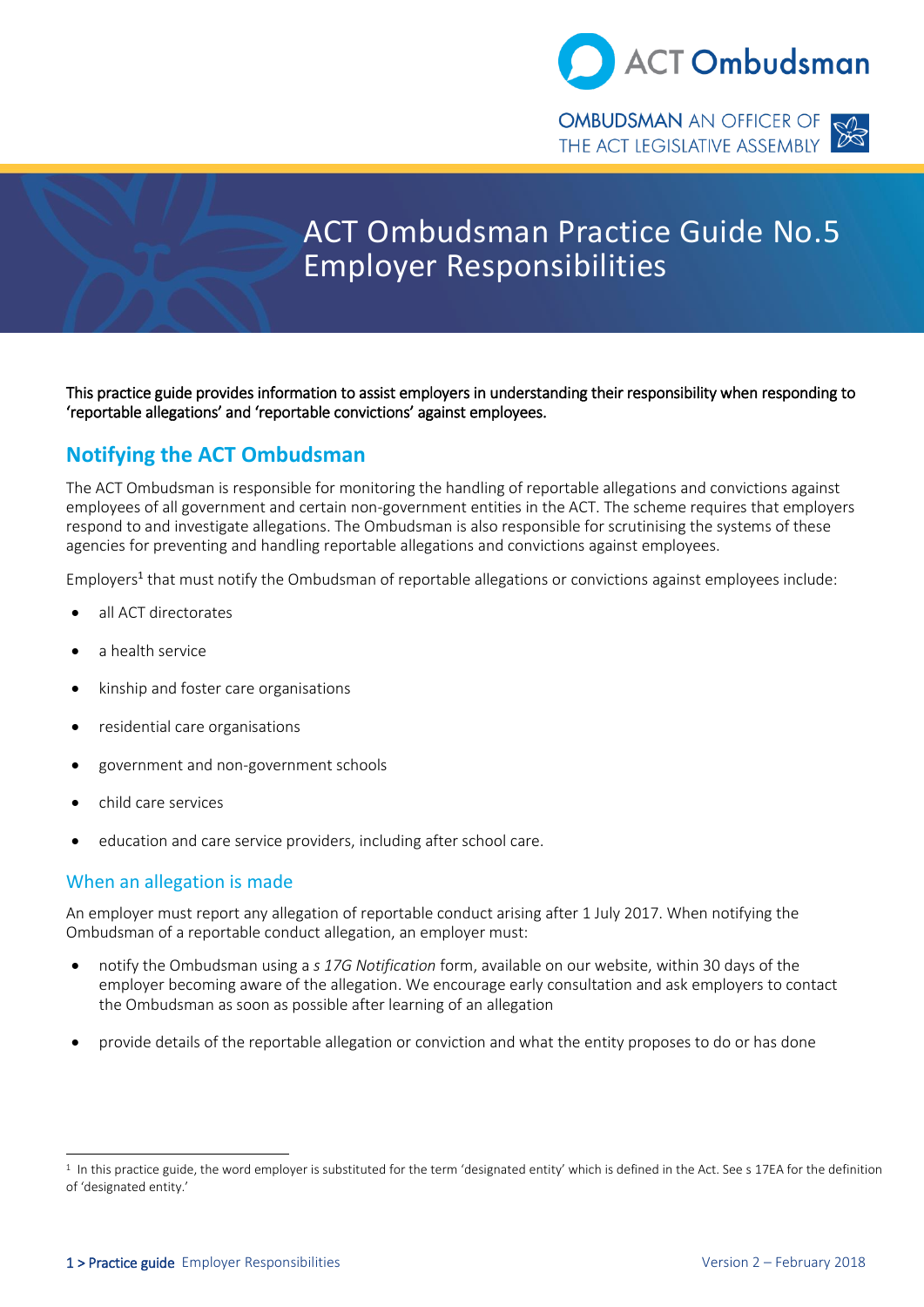provide copies of relevant material available at the time of notification. The employer is still required to notify the Ombudsman of the allegation even if Child and Youth Protection Services (CYPS) and/or police are already investigating a reportable allegation against an employee.

### At the conclusion of the entity investigation

Once the employer is satisfied that the investigation has been concluded, they must, as soon as possible, provide the Ombudsman with:

- completed s 17J Report (or final report), including findings and recommendations
- any report prepared by or for them relating to the investigation, as well as copies of all statements and other documents which form the basis of the report
- any comments that they may want to make about the report
- the results of the investigation
- advice of the action that has been taken, or will be taken (arising from the investigation), in respect to the reportable allegation or conviction.

This enables the Ombudsman to determine if the investigation was carried out in a satisfactory manner and appropriate action taken.

## **Who is the employer and the employee?**

It is the employer, or head of a designated entity, who is responsible for reporting to the Ombudsman (for example, the Chief Executive Officer for an organisation, or the Director-General for an ACT directorate). In some instances, the head of entity/employer may not be obvious and the entity should contact the Ombudsman for advice. An employer may wish to nominate a contact person for day-to-day correspondence or inquiries with the ACT Ombudsman and delegate actions required by the scheme.

For the purpose of the *Ombudsman Act 1989* (the Act) an employee<sup>2</sup> is any person engaged by a contract of employment to provide services to an employer under the scheme. The definition of employee also includes any individual engaged by an employer to provide services to children, such as volunteers, contractors, foster carers, students on placement and instructors of religion. This includes employees engaged by another organisation to provide services to children on behalf of the employer covered by the scheme, for example, through labour hire or subcontracting arrangements.

**ACT Ombudsman** 

<sup>2</sup> see s 17D of the Act.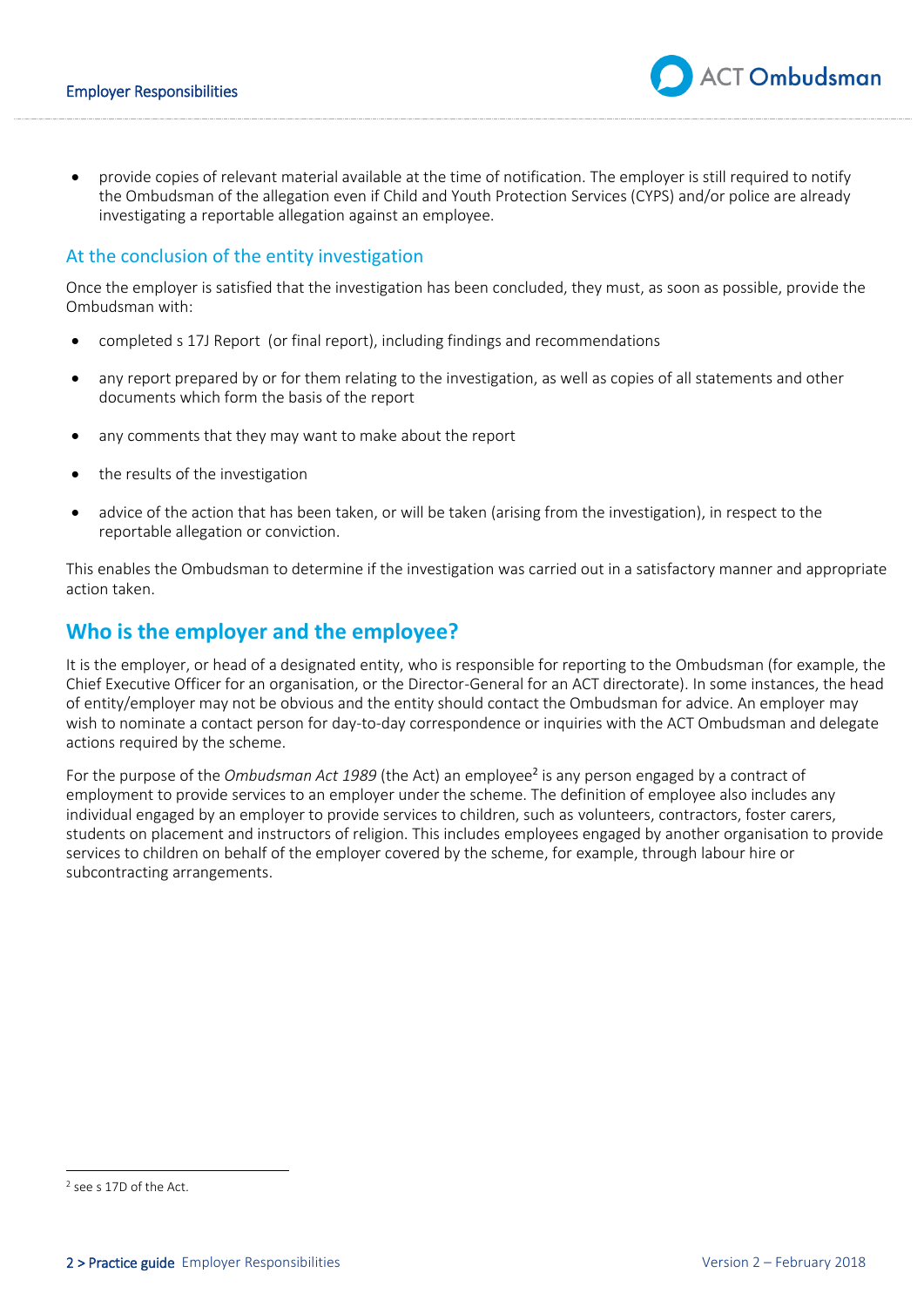# **Responsibilities of the employer**

Employers must:

- notify the Ombudsman of reportable allegations or convictions made against an employee, what action the employer intends to take and for what reason. Reports should be made as soon as possible but no later than 30 days after the employer becomes aware of the allegation. (See *s 17G Notification* on the website.)
- ensure systems, policies and procedures are in place for recording and responding to or investigating allegations or convictions involving reportable conduct against employees.
	- policies and procedures may include a code of conduct, managing and investigating complaints, misconduct, discipline, employee welfare and support
	- o this includes allegations and convictions of reportable conduct that are exempt from notification to the Ombudsman $^3$
- provide information, as the Ombudsman requires, about the type and operation of the employer's systems to provide a safe environment for children in the employer's care, and systems for handling and responding to reportable allegations and convictions made against employees
- establish systems that require employees to notify the employer (or delegate), as soon as possible, of any concern, allegation or conviction of reportable conduct involving an employee, of which they become aware
- ensure ACT Policing and/or Child and Youth Protection Services are notified of allegations as appropriate in the first instance.
- provide to the Ombudsman on request, documents, updates and other information (including records of interviews) with respect to an investigation being undertaken.
- provide to the Ombudsman the results of an investigation, including copies of reports, evidence gathered and considered, the findings reached and action being taken or proposed to be taken as a result of an investigation.

# **What does the employer need to report?**

When a complaint or allegation is made about an employee, the employer should consider whether it constitutes an allegation of reportable conduct (a reportable allegation or a reportable conviction).

### Reportable conduct:

Employers covered by the scheme need to report allegations, offences or convictions relating to child abuse or childrelated misconduct by an employee to the Ombudsman. It does not matter whether or not the employee engaged in the conduct in the course of employment or whether a child consents to the conduct. Reportable conduct includes:

- sexual offences and convictions where a child is a victim or is present
- offences against the person, including physical offences and convictions, where a child is a victim or is present
- conviction, or finding of guilt, under a territory law or a state or Commonwealth law, involving reportable conduct

<sup>&</sup>lt;sup>3</sup> Currently, no exemptions have been put in place by the ACT Ombudsman.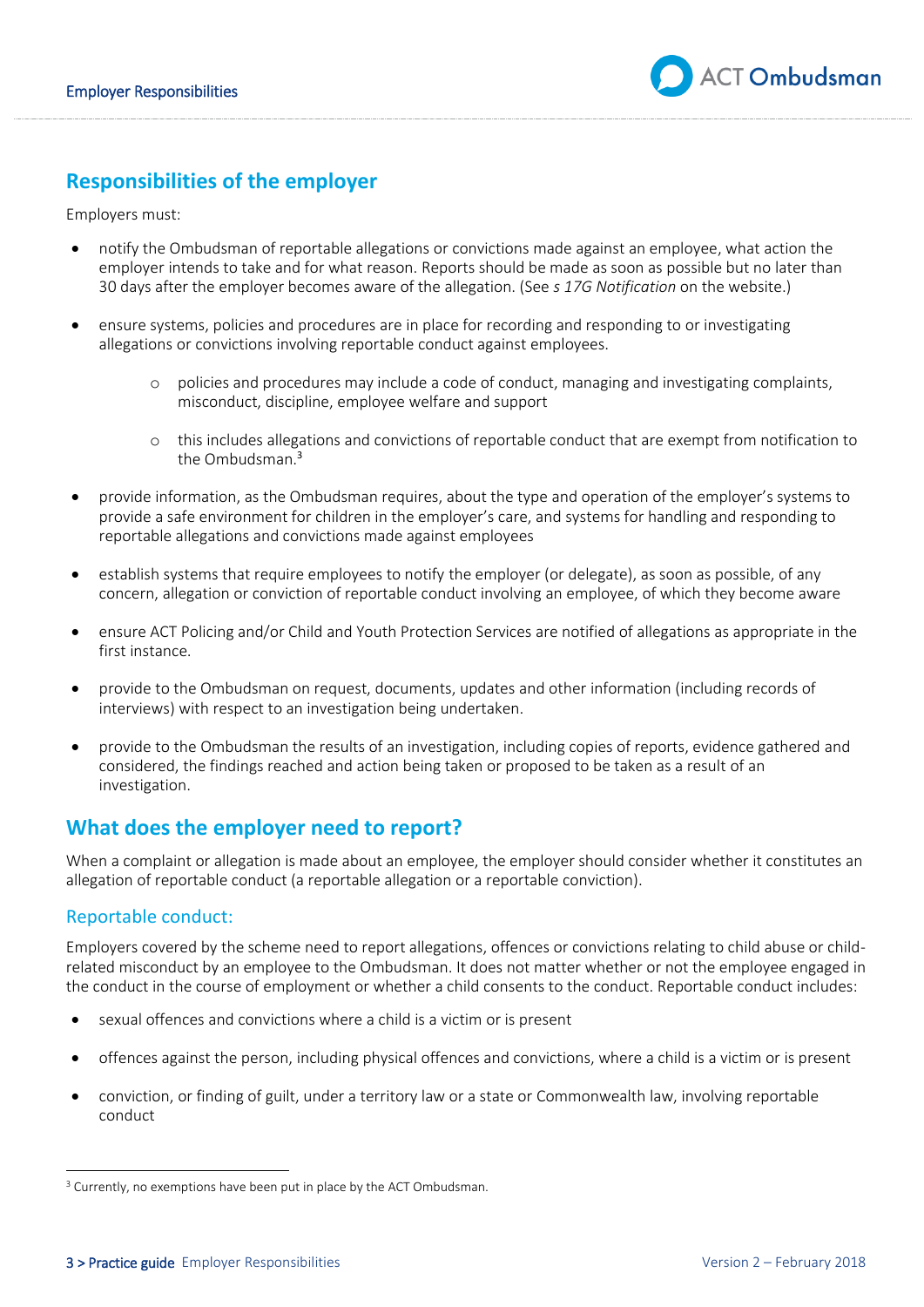- inappropriate discipline or offences relating to protecting of children from harm in accordance with the provisions of the Education and Care Service National Law
- ill-treatment of a child (including emotional abuse, hostile use of force/physical contact, neglect and restrictive intervention)
- psychological harm
- misconduct of a sexual nature.
- Reportable conduct includes allegations, offences and convictions relating to any of the above.

A reportable allegation refers to an express assertion that reportable conduct has happened or may have happened (including a statement or declaration with or without proof). For an allegation to be notifiable to the Ombudsman, the following components are necessary:

- the person who is the subject of the allegation must be a current employee of a designated entity or have been an employee at the time the employer became aware of the allegation
- the employee must be identified or identifiable either by name or by other information including their description, work schedules and locations of the entity)
- the allegation must contain a description of behaviour that may constitute reportable conduct, and the child or young person who was alleged to have been involved in reportable conduct by an employee, must have been under 18 years at the time of the alleged incident or conduct.

A reportable conviction is defined as a conviction, or finding of guilt, under a territory law or a State or Commonwealth law, involving reportable conduct; and entered against the person before or after the commencement of the Act. Some common law convictions may also be reportable if related to similar conduct. More information is available in the ACT Ombudsman Practice Guide No 2: Identifying Reportable Conduct which is available on our website at ombudsman.act.gov.au.

### **What to expect from the ACT Ombudsman**

When the Ombudsman receives a notification, we will write to the employer to acknowledge receipt and provide a reference number and contact details. (*See The ACT Ombudsman Practice Guide No. 1: How the ACT Ombudsman Responds to Notifications and Reports*).

If the investigation has been completed at the point of notification, the Ombudsman will assess the information that the employer has provided and give feedback in response. If the investigation has not been completed, we will ask the entity to send us the final report when the investigation has been finalised.

The Ombudsman will work with employers under the scheme to build on existing misconduct procedures and reporting obligations. The Ombudsman will:

- monitor employers' investigations and analyse trends
- share information with police and key organisations to better protect children from abuse
- take complaints about the handling of reportable conduct
- provide guidance and support to entities on best practice, including conducting investigations that are procedurally fair

**ACT Ombudsman**